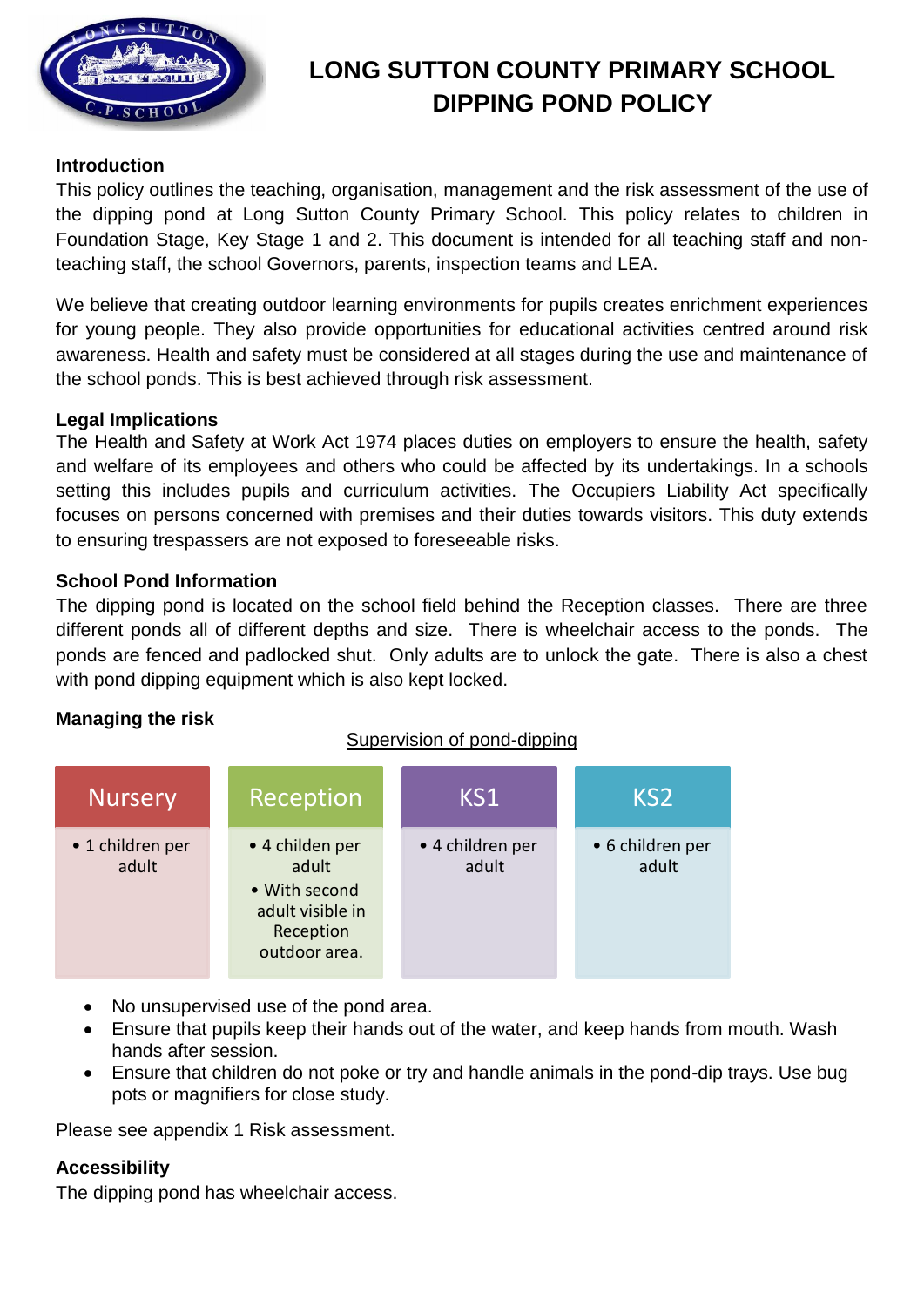## **Resources**

Identification key fobs, nets, white trays and magnifying glasses are available in the storage chest.

#### **Review**

The Headteacher, Subject Leader and Governing Body will review this policy every two years in consultation with staff.

Written – June 2017 **Review – June 2019** 

Nikki Dowding EVC and Outdoor Learning Leader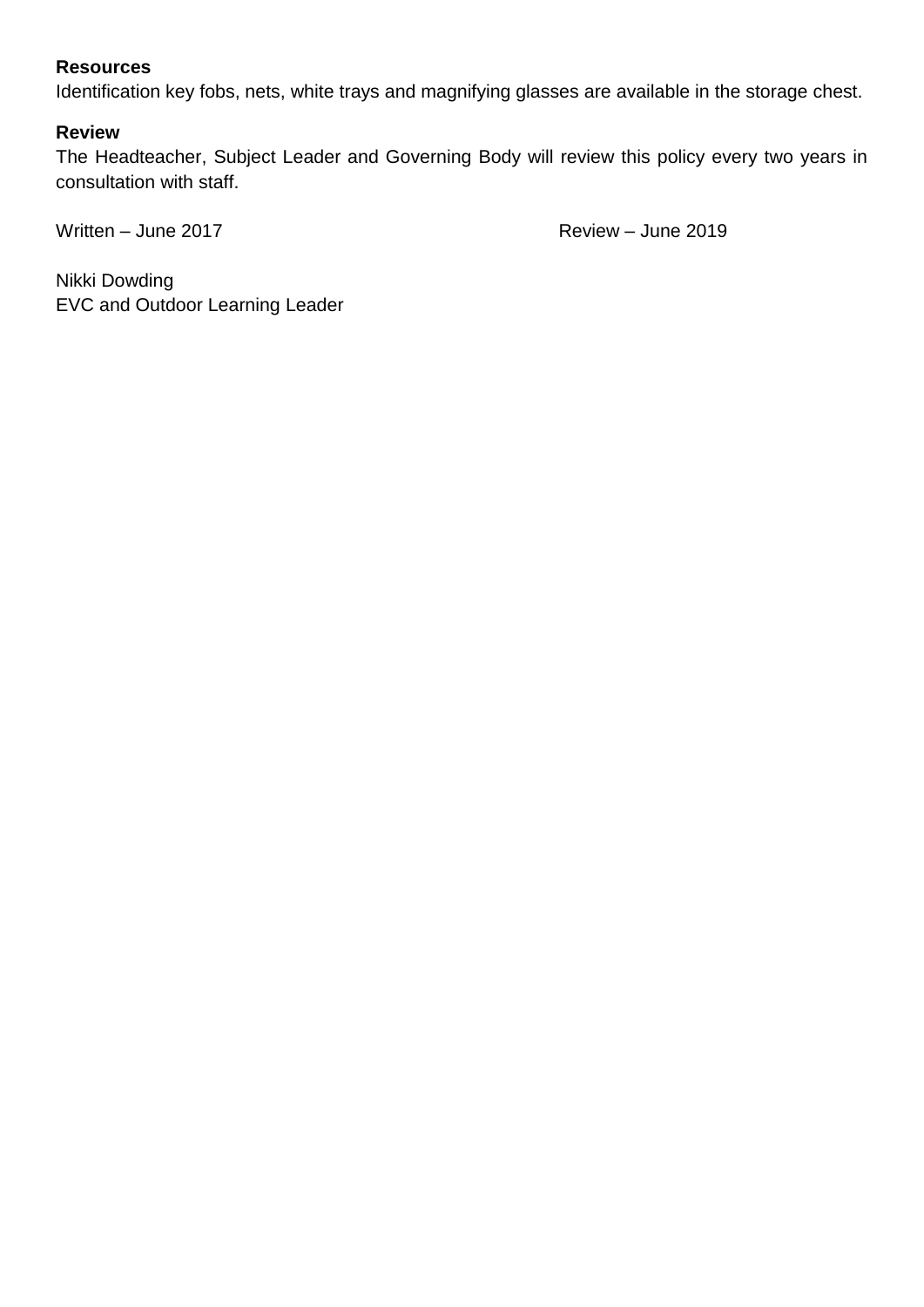# **LEV 2a** (Jan 2012 Vers) **RISK ASSESSMENT MATRIX**

Select the score for the best fit comment under each heading and tick the box. Add up the score and tick the appropriate risk heading below.

| <b>Risk Assessment for:</b>            | Long Sutton Dipping Pond |                                          |
|----------------------------------------|--------------------------|------------------------------------------|
| <b>Risk Assessment Total</b><br>Score: | 19                       |                                          |
| Signed by:                             | Nikki Dowding            | <b>EVC</b><br>HТ<br><b>Chair of Govs</b> |

|              | The activity<br>12345<br>000 <mark>0</mark> 0                                                                    | The individual<br>12345<br>00000                                                  | The activity leader<br>12345<br>000 <mark>0</mark> 0                                              | The environment<br>12345<br>000 <mark>0</mark> 0                                                                                                                 | Access to First Aid<br>12345<br>00000                               | <b>External Factors</b><br>12345<br>00000                                                                                                                          |
|--------------|------------------------------------------------------------------------------------------------------------------|-----------------------------------------------------------------------------------|---------------------------------------------------------------------------------------------------|------------------------------------------------------------------------------------------------------------------------------------------------------------------|---------------------------------------------------------------------|--------------------------------------------------------------------------------------------------------------------------------------------------------------------|
| $\mathbf{1}$ | Within the every<br>day experience of<br>the individual.                                                         | Very experienced<br>appropriate level of<br>competency.                           | Experienced and<br>qualified at the<br>appropriate level.                                         | Urban or rural with<br>hazards that are<br>predictable.                                                                                                          | <b>Access to qualified</b><br>staff and first aid<br>equipment.     | Weather appropriate<br>to the activity, any<br>change will have no<br>adverse effect on the<br>group.                                                              |
| 2            | Outside the every<br>day experience of<br>the individual, but<br>the tasks have<br>familiar aspects.             | Regular exposure<br>to the activity.<br>An adequate level<br>of competency.       | Minimal<br>qualifications,<br>regular participant.                                                | Urban and rural with<br>hazards that change<br>quickly.                                                                                                          | Access to basic<br>qualified staff and first<br>aid equipment.      | <b>Weather appropriate</b><br>to the activity, any<br>change will have<br>minimal effect, but will<br>not affect safety.                                           |
| 3            | Outside the every<br>day experience of<br>the individual, but<br>competency has<br>been achieved in<br>training. | Experience at a<br>recreational level.<br>some competency.                        | Minimal<br>qualifications,<br>recreational<br>participant.                                        | Industrial.<br>Overnight stays.                                                                                                                                  | Access to unqualified<br>staff and first aid<br>equipment.          | Weather change<br>could lead to<br>problems if the group<br>is not adequately<br>prepared by training<br>or equipment.                                             |
| 4            | <b>Outside the</b><br>everyday<br>experience of the<br>individual but<br>training has been<br>given.             | Some experience<br>at an introductory<br>level. No<br>competency.                 | Some experience<br>as a leader.<br><b>Limited or</b><br>recreational<br>participant.              | <b>Close proximity to</b><br>water, cliffs, or to<br>other dangerous<br>topographical feature,<br>e.g. danger of<br>drowning and of injury<br>by falling debris. | No access to first aid<br>staff and limited first<br>aid equipment. | Weather change<br>could lead to serious<br>problems if the group<br>has not achieved a<br>level of competency<br>in the activity or is not<br>adequately equipped. |
| 5            | Outside the<br>experience of the<br>individual with no<br>similar aspect<br>training etc.                        | Absolute novice.<br>no experience of<br>the activity and/or<br>has special needs. | No experience of<br>the activity in a<br>leader capacity,<br>some experience<br>as a participant. | Travel to other<br>countries. Areas<br>classified by NGBs as<br>advanced, e.g. sea,<br>wilderness areas etc.                                                     | No access to first aid<br>staff and no<br>equipment.                | Weather change<br>could have serious<br>repercussions for the<br>group.                                                                                            |

| <b>ASSESSMENT</b> | $6 - 10$<br><b>LOW RISK</b> | $11 - 19$<br><b>MEDIUM RISK</b> | $20 - 25$<br><b>HIGH RISK</b>   | 26-30<br><b>UNACCEPTABLE</b><br><b>RISK</b> |
|-------------------|-----------------------------|---------------------------------|---------------------------------|---------------------------------------------|
| <b>DEFINITION</b> | The possibility and nature  | The hazards encountered are     | The hazards encountered are     | The hazards encountered                     |
|                   | of an accident occurring    | outside the groups'             | either extreme or very much     | are far beyond the                          |
|                   | are not substantially       | experience, but by adopting     | beyond the every day experience | experience of the group                     |
|                   | different from those        | principles of safe practice     | of the group. The repercussions | and the Party Leader.                       |
|                   | encountered in every day    | should bring them to an         | of an accident could lead to    | The visit should not                        |
|                   | experience.                 | acceptable level.               | serious consequences.           | proceed.                                    |